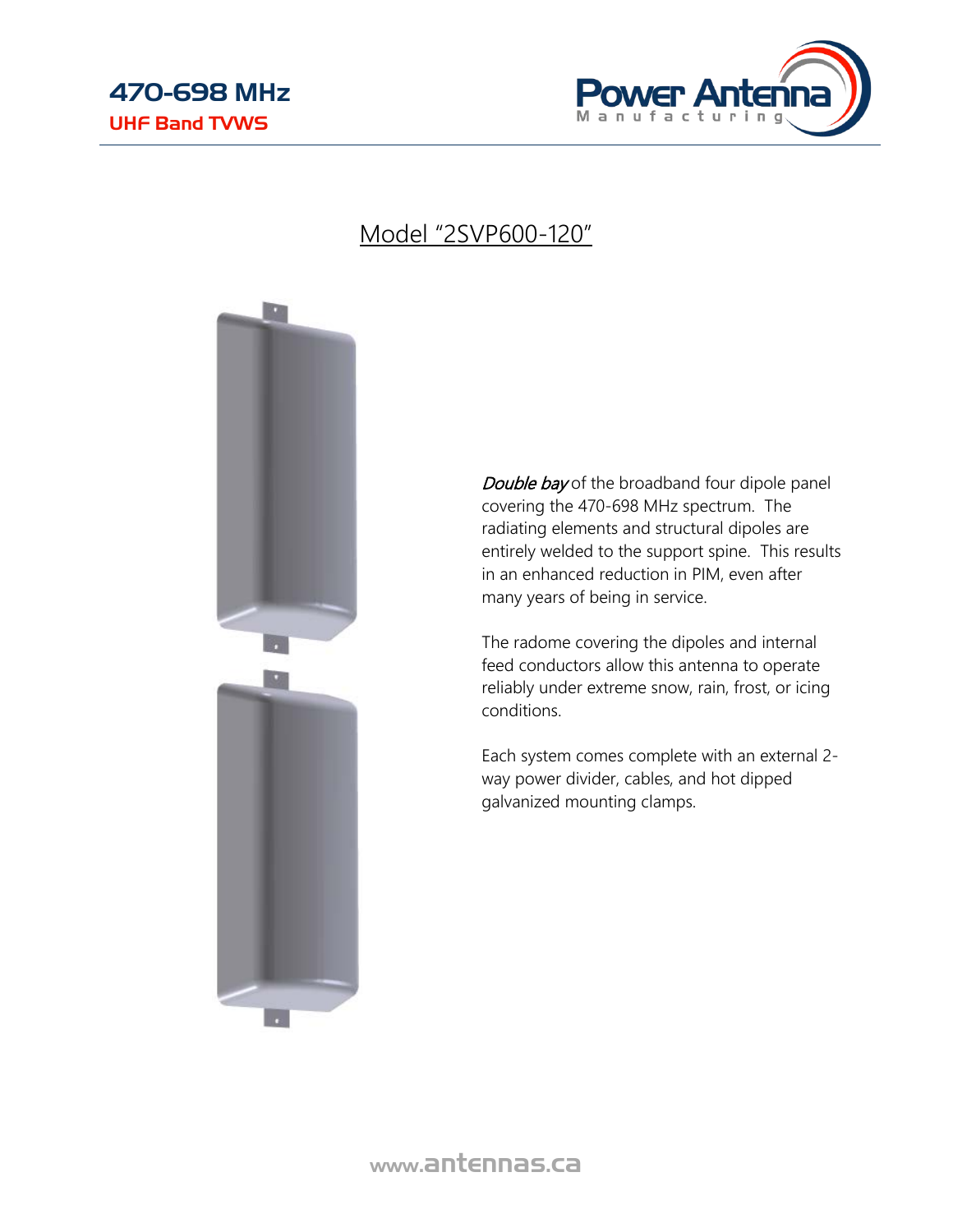

## **Electrical**

|                           | Frequency: 470-698 MHz                                        |
|---------------------------|---------------------------------------------------------------|
|                           | Gain: 11.9 dBd (14 dBi) w/o electrical beam tilt              |
|                           | Beam width: 120 degrees at 600 MHz (-3dB pts)                 |
| Impedance: 50 ohms        |                                                               |
| VSWR: < 1.5:1             |                                                               |
| Polarization: Vertical    |                                                               |
|                           | Max. Input Power: 500W standard, higher input power available |
|                           | PIM: $<$ -150 dBc (2 x 20w)                                   |
| Input Connector: N female |                                                               |
| $F/B$ Ratio: 20 dB        |                                                               |
|                           | XPD: 22 dB typical                                            |
|                           | Beam tilt: Any degree of electrical or mechanical available   |

## **Mechanical**

|                                         | Weight: 40 lbs (without mounting hardware)                                                                  |
|-----------------------------------------|-------------------------------------------------------------------------------------------------------------|
| Mounting:                               | Hot dipped galvanized steel, customized to tower spec or<br>standard pipe OD                                |
| Radiating Elements:                     | Structural Aluminum 4 dipole panel with machined brass<br>connectivity                                      |
|                                         | Reflector: Galvanized sheet metal                                                                           |
|                                         | Radome: UV stabilized ASA                                                                                   |
| Grounding:                              | Antenna and radiating elements are fully DC grounded via the<br>mounting hardware for lightning protection. |
|                                         | Dimensions: 500mm wide X 2200mm long X 200mm deep                                                           |
|                                         | Wind load: 1.63 kN Frontal, 500 N Lateral @ 160 km/h                                                        |
| Vertical Height Reg'd: 2.2 m / 7.2 feet |                                                                                                             |

www.antennas.ca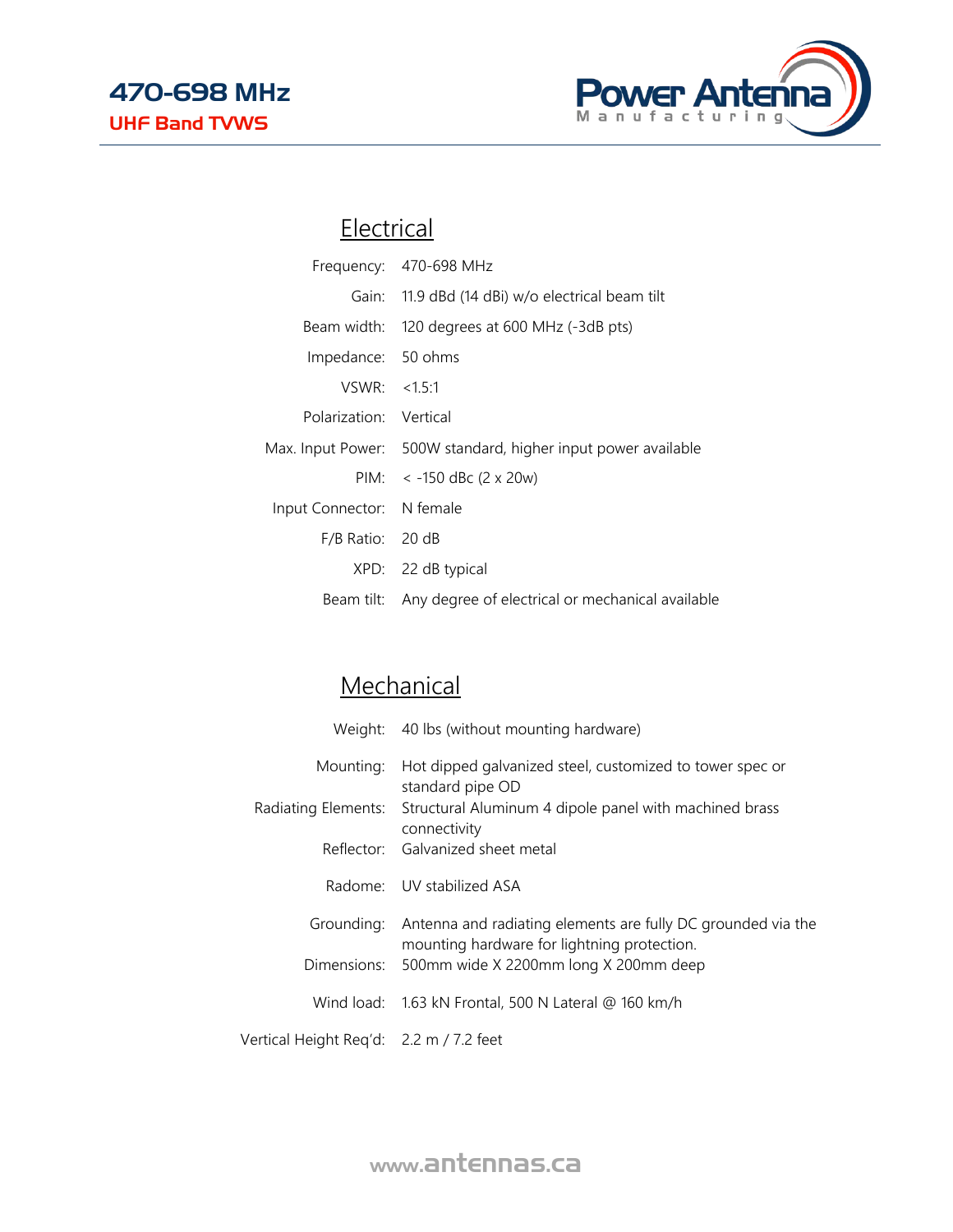